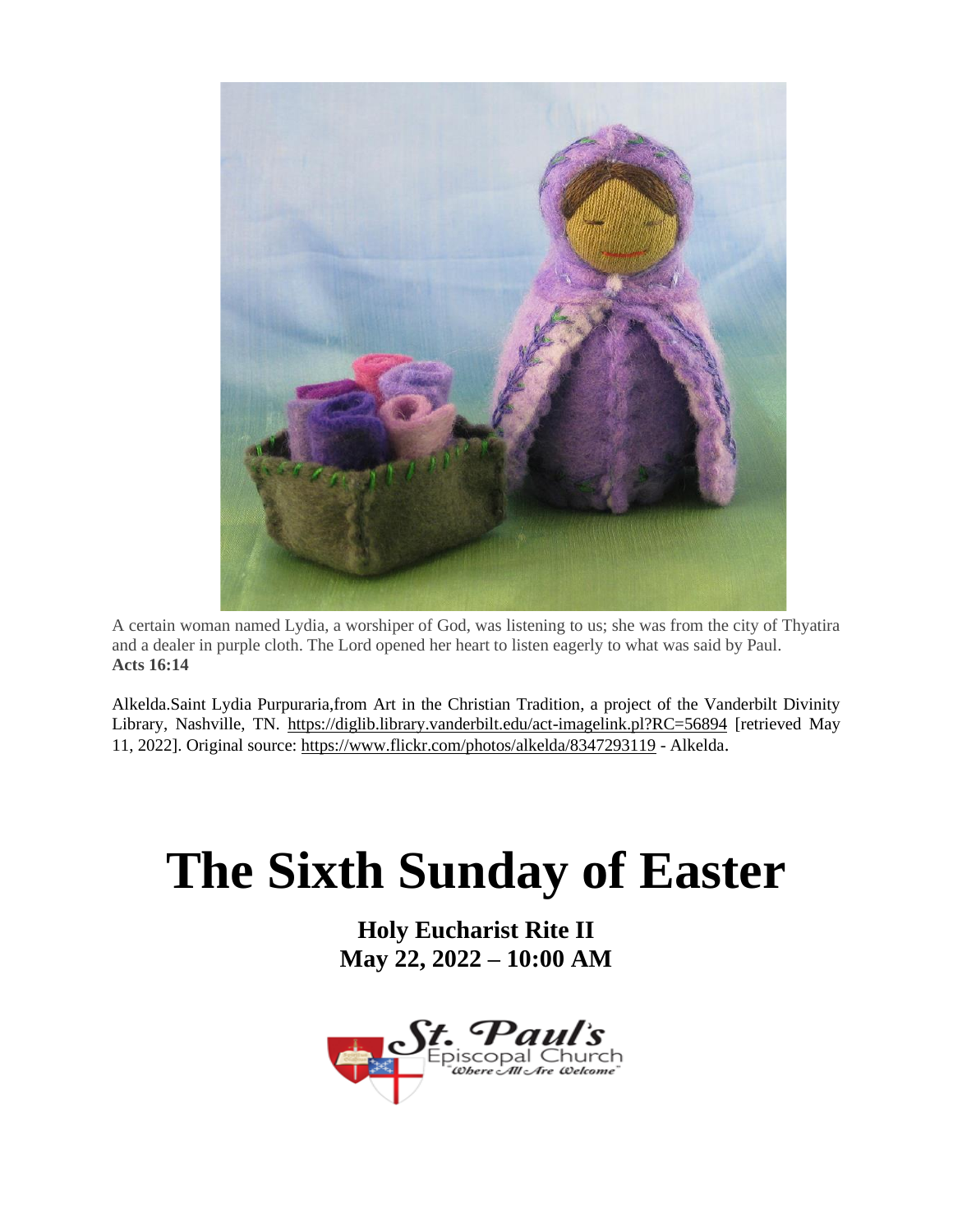### **The Liturgy Of The Word**

#### **Prelude**

**Gathering Hymn** All Creatures Of Our God And King Hymnal #400

crea - tures  $of$ our God and King, lift let All up your voic - es,  $\mathbf{1}$ 118 \*2 Great rush - ing winds and breez - es soft, you clouds that ride the heavens a - $*3$ clear, make mu - sic Swift flow ing wa - ter, pure and for your Lord  $\bullet$  to  $\overline{4}$ Dear mo - ther earth, you day by day un - fold your bless-ings our on 5 All you with mer - cy in your heart, for - giv - ing o - thers, take your  $*6$ And ev - en you, most gen - tle death, wait - ing to hush our  $fi$  -  $nal$  $\overline{7}$ Let all things their cre - a - tor bless, and wor-ship him  $in$ hum - ble - $\mathbf o$  $Al - le$  $\ln$  - ia,  $al - le$  $-$  lu  $-$ **Bright**  $\mathbf{I}$ sing: ia! burn - ing  $\overline{2}$ praise him,  $-$  lu  $-$  ia! loft,  $\mathbf{Al}$  -  $\mathbf{le}$ Fair  $\dot{\mathbf{ris}}$ ing  $\Omega$  $\sim$  $\overline{3}$ hear,  $\mathbf{Al}$  - le  $\ln$  - ia,  $al - le$  $\ln$   $\operatorname{ial}$ Fire,  $\overline{\mathbf{s}}$ o in.  $\overline{\mathbf{4}}$ way,  $\Omega$ praise him,  ${\bf Al}$  -  ${\bf le}$  $\ln \mathrm{i}$  ${\bf All}$ flowers and  $\mathbf{5}$ part,  $\Omega$ sing now:  ${\rm Al}$  -  ${\rm le}$  $\ln$   $\infty$  $A<sub>II</sub>$ you that  $\mathbf{A} \mathbf{l}$  - le  $-$  lu  $6$  breath,  $\Omega$ praise him, ia! You lead back  $\overline{\mathbf{7}}$ praise him,  $\mathbf{Al}$  -  $\mathbf{le}$  $\ln$   $$ ial Praise God the ness,  $O_{-}$  $\mathbf \Omega$  $\bullet$ gen - tly sun with gold - en beams, pale sil - ver moon that gleams, 1 2 morn, with praise re joice, stars night - ly- $\sin - \text{ing}$ , find voice, a  $3$  tense and fierce - ly bright, you give to us both warmth and light, them his 4 fruits that in you grow, let  $g$ lo - ry  $al - so$ show:  $\overline{5}$ pain and sor - row bear, praise God, and cast on him care: your 6 home the child of God, for Christ our Lord that way has trod: Fa - ther, praise the Son, and praise the Spi - rit, Three in One: Refrain  $\overline{O}$ praise him,  $\overline{O}$ praise him,  ${\bf Al}$  -  ${\bf le}$ - lu  $\sim$ ia, le  ${\bf al}$  -  ${\bf le}$ al  $\mathbf{u}$  $\overline{a}$ ia,  $\bar{\mathcal{A}}$ lu ia!

The refrain may be sung antiphonally, by phrase; all join in the final Alleluia.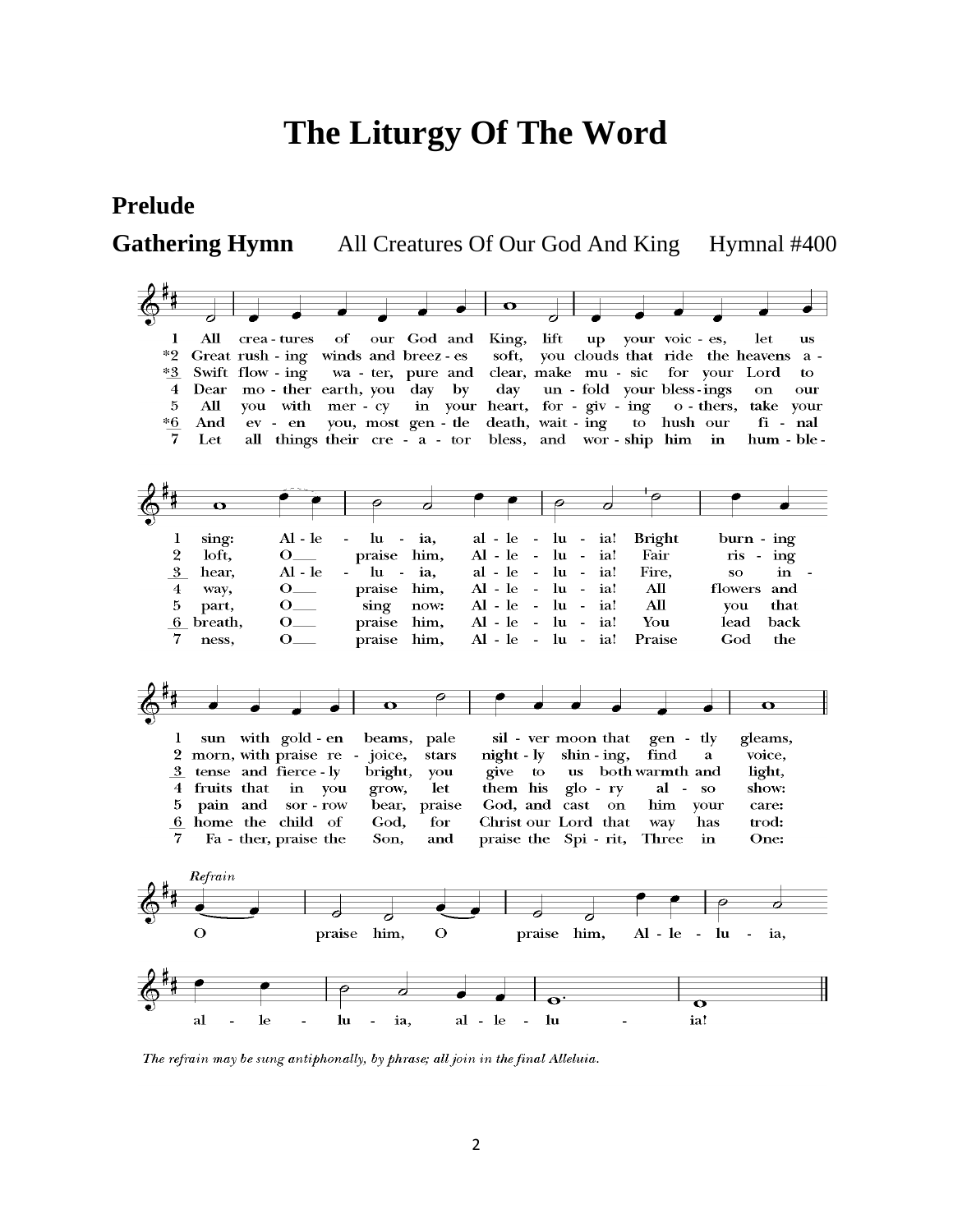Words: St. Francis of Assisi (1882–1226); tr. William H. Draper (1855–1933), alt. Music Lasst uns erfreuen, melody from Auserlesene Catholische Geistiche Kirchengeseng, 123; adapt. and harm. Ralph Vaughan Williams (1872–1958) Copyright: Words: Copyright © 1985 by G. Schirmer. Used by arrangement with G. Schirmer, Inc. Music: By permission of Oxford University Press. Used by permission. Hymnal 1982; Copyright: 1985 by The Church Pension Fund.

### Presider: Alleluia, Christ is Risen. **People: The Lord has risen indeed. Alleluia!**

### **Collect for Purity**

Almighty God, to you all hearts are open, all desires known, and from you no secrets are hid: Cleanse the thoughts of our hearts by the inspiration of your Holy Spirit, that we may perfectly love you, and worthily magnify your holy Name; through Christ our Lord. **Amen.**

Gloria **Hymnal #S-280** 

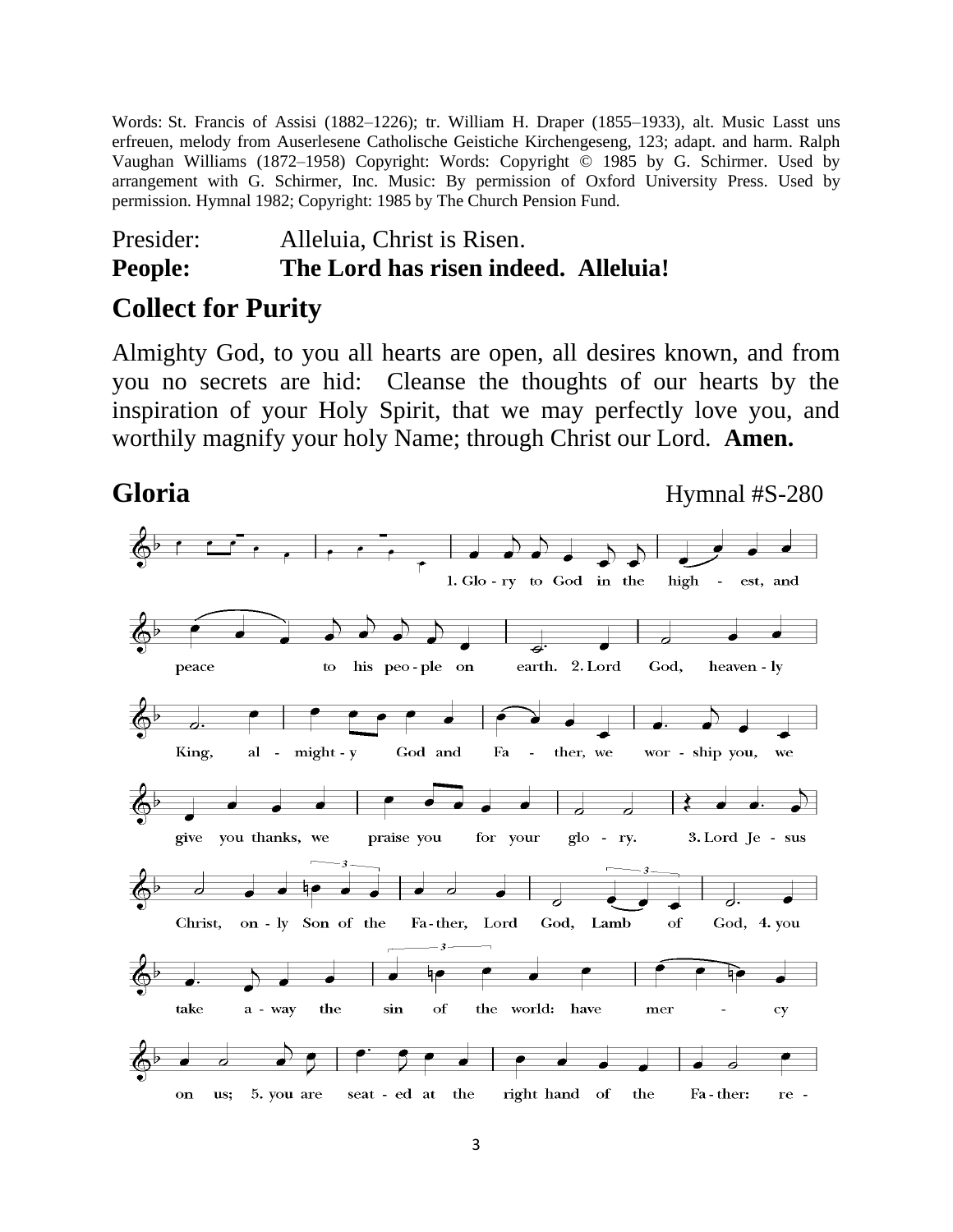

Title: Canticle 20, Glory to God: *Gloria in excelsis* Music: Robert Powell (b. 1932), rev. Used with permission: Hymnal 1982: Copyright 1985 by The Church Pension Fund.

### **Collect of the Day**

Presider: The Lord be with you. **People: And also with you.** Presider: Let us pray.

O God, you have prepared for those who love you such good things as surpass our understanding: Pour into our hearts such love towards you, that we, loving you in all things and above all things, may obtain your promises, which exceed all that we can desire; through Jesus Christ our Lord, who lives and reigns with you and the Holy Spirit, one God, for ever and ever. **Amen.**

#### **The First Reading Acts 16:9-15**

Reader: A reading from the Acts of the Apostles.

During the night Paul had a vision: there stood a man of Macedonia pleading with him and saying, "Come over to Macedonia and help us." When he had seen the vision, we immediately tried to cross over to Macedonia, being convinced that God had called us to proclaim the good news to them. We set sail from Troas and took a straight course to Samothrace, the following day to Neapolis, and from there to Philippi,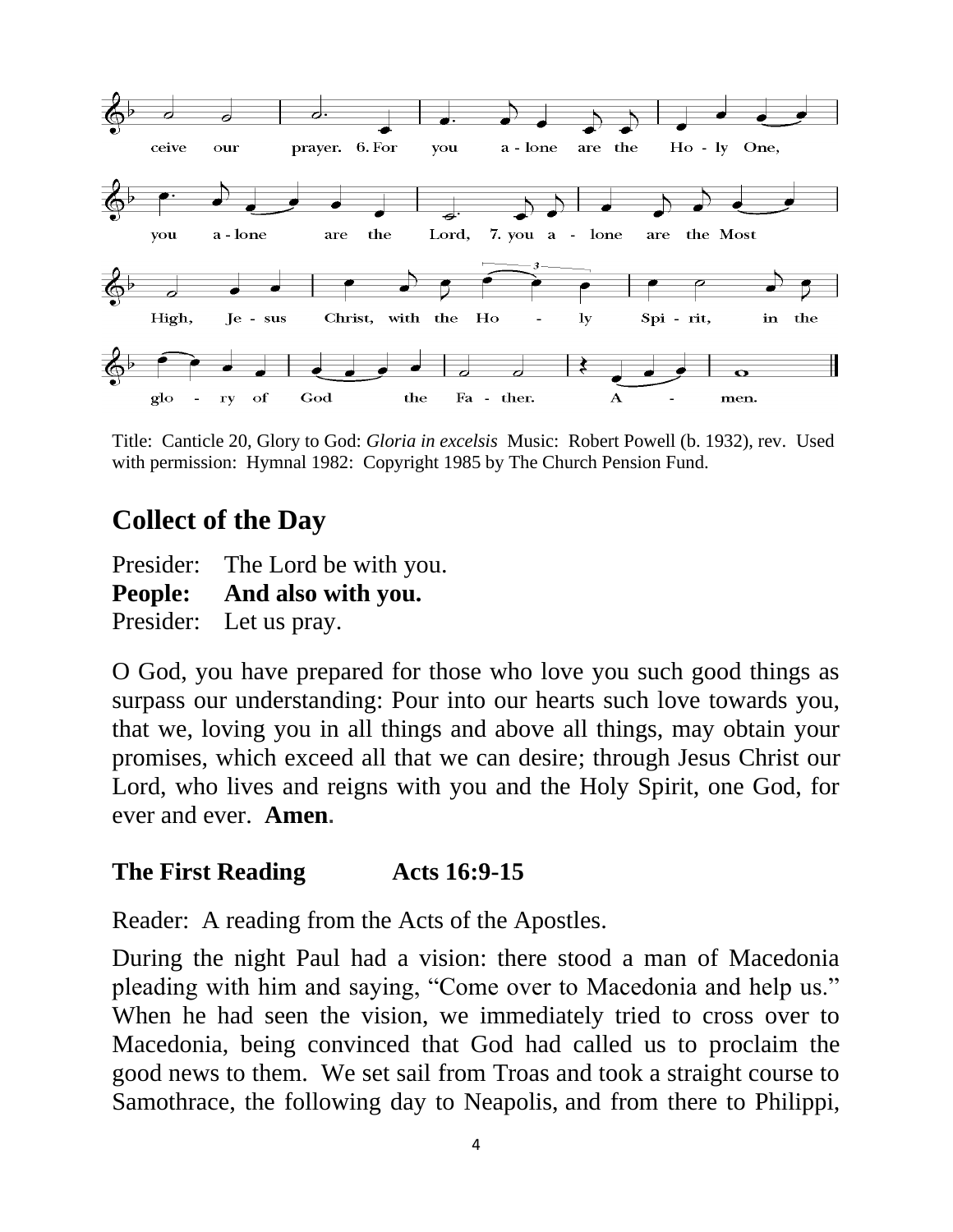which is a leading city of the district of Macedonia and a Roman colony. We remained in this city for some days. On the sabbath day we went outside the gate by the river, where we supposed there was a place of prayer; and we sat down and spoke to the women who had gathered there. A certain woman named Lydia, a worshiper of God, was listening to us; she was from the city of Thyatira and a dealer in purple cloth. The Lord opened her heart to listen eagerly to what was said by Paul. When she and her household were baptized, she urged us, saying, "If you have judged me to be faithful to the Lord, come and stay at my home." And she prevailed upon us.

Reader: The Word of the Lord.

### **People: Thanks be to God.**

### **Psalm 67**

1 May God be merciful to us and bless us, \*

**show us the light of his countenance and come to us.**

2 Let your ways be known upon earth, \*

**your saving health among all nations.**

- 3 Let the peoples praise you, O God; \*  **let all the peoples praise you.**
- 4 Let the nations be glad and sing for joy, \* **for you judge the peoples with equity and guide all the nations upon earth.**
- 5 Let the peoples praise you, O God; \*
	- **let all the peoples praise you.**
- 6 The earth has brought forth her increase; \*

**may God, our own God, give us his blessing**.

7 May God give us his blessing, \*

**and may all the ends of the earth stand in awe of him.**

### **The Second Reading Revelation 21:10, 22-22:5**

Reader: A reading from the Revelation to John.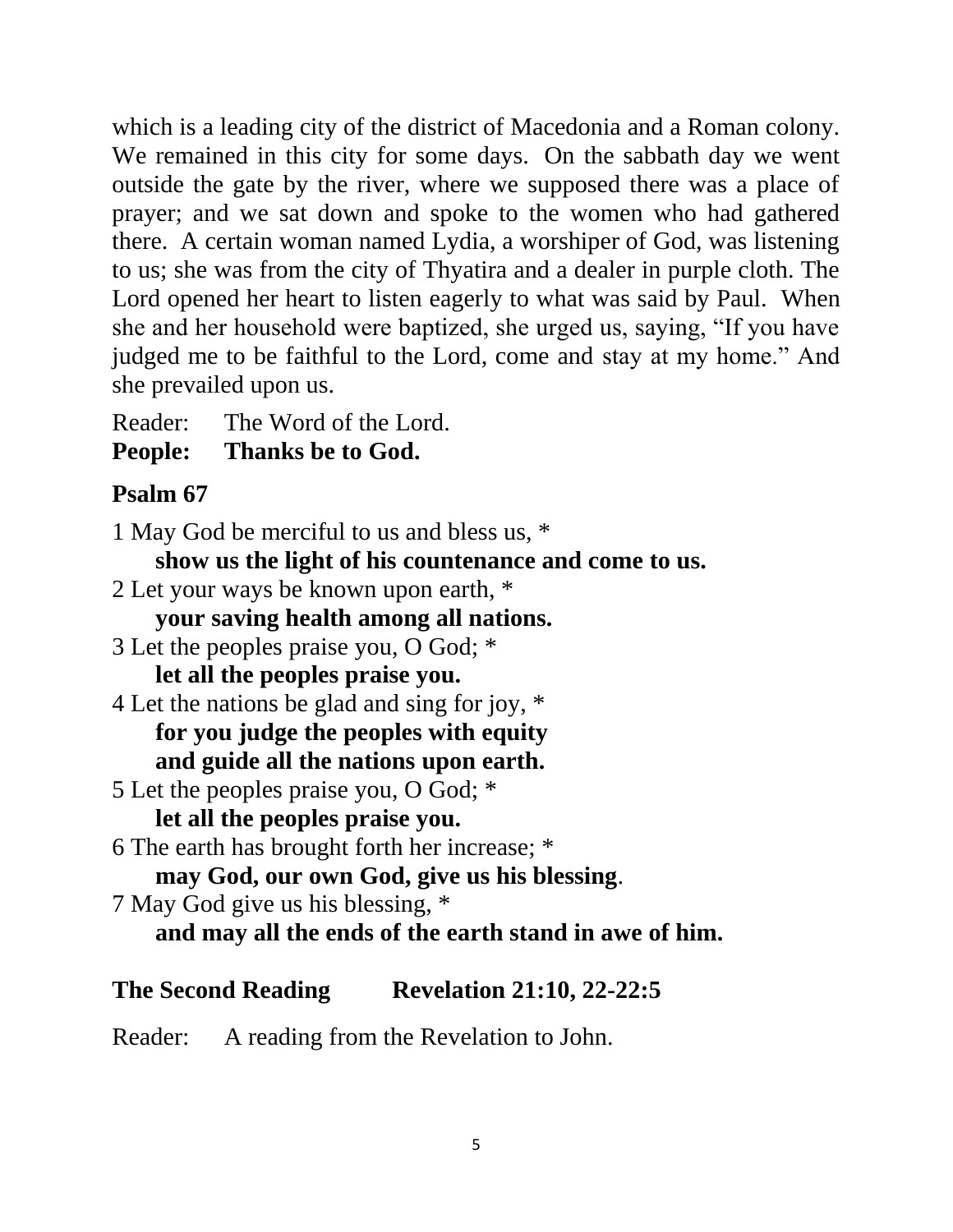And in the spirit he carried me away to a great, high mountain and showed me the holy city Jerusalem coming down out of heaven from God. I saw no temple in the city, for its temple is the Lord God the Almighty and the Lamb. And the city has no need of sun or moon to shine on it, for the glory of God is its light, and its lamp is the Lamb. The nations will walk by its light, and the kings of the earth will bring their glory into it. Its gates will never be shut by day—and there will be no night there. People will bring into it the glory and the honor of the nations. But nothing unclean will enter it, nor anyone who practices abomination or falsehood, but only those who are written in the Lamb's book of life.

Then the angel showed me the river of the water of life, bright as crystal, flowing from the throne of God and of the Lamb through the middle of the street of the city. On either side of the river is the tree of life with its twelve kinds of fruit, producing its fruit each month; and the leaves of the tree are for the healing of the nations. Nothing accursed will be found there any more. But the throne of God and of the Lamb will be in it, and his servants will worship him; they will see his face, and his name will be on their foreheads. And there will be no more night; they need no light of lamp or sun, for the Lord God will be their light, and they will reign forever and ever.

- Reader: The Word of the Lord.
- **People: Thanks be to God.**
- **Gospel John 14:23-29**

Gospeller: The Holy Gospel of our Lord Jesus Christ according to John. **People: Glory to you, Lord Christ.**

Jesus answered him, "Those who love me will keep my word, and my Father will love them, and we will come to them and make our home with them. Whoever does not love me does not keep my words; and the word that you hear is not mine, but is from the Father who sent me.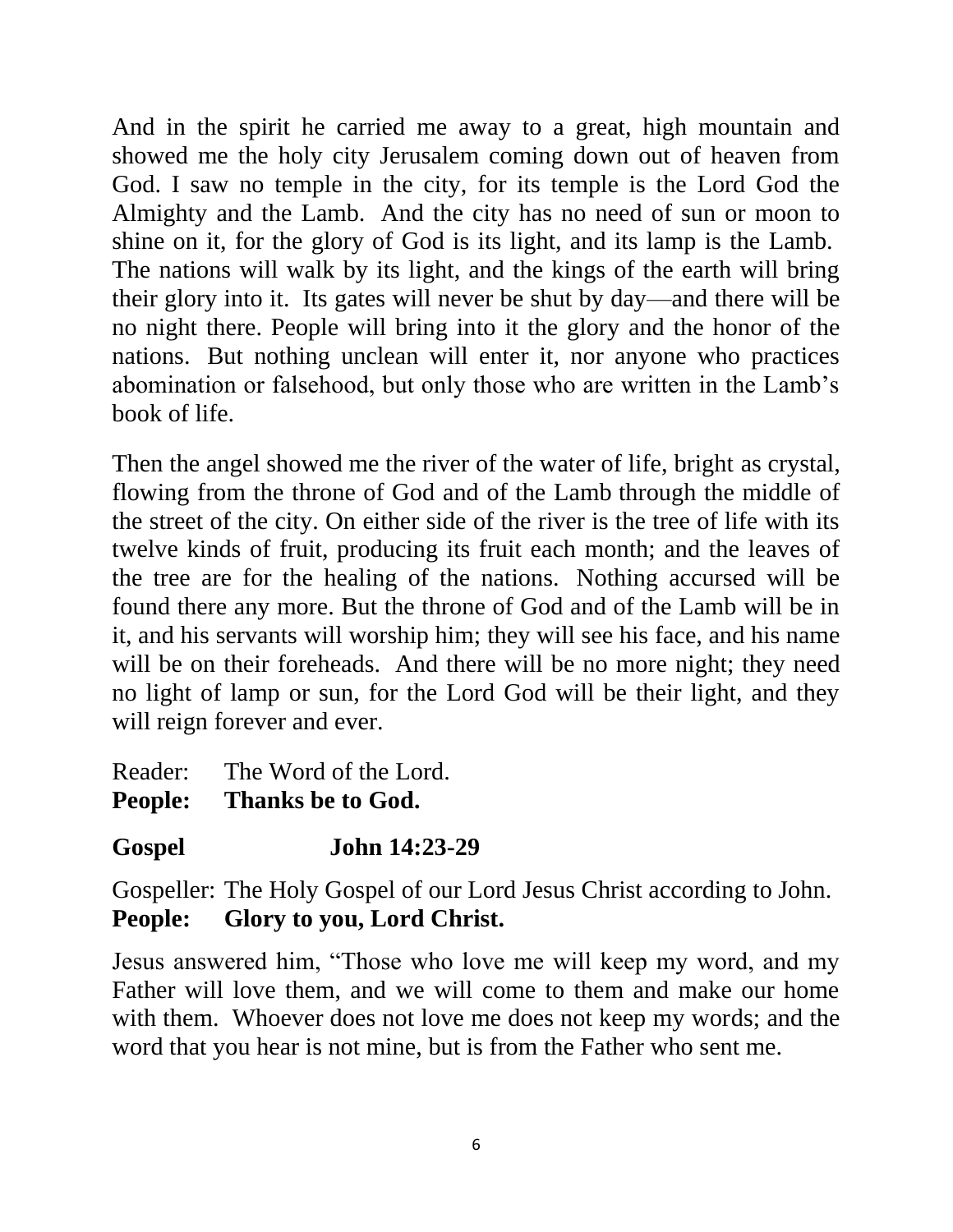"I have said these things to you while I am still with you. But the Advocate, the Holy Spirit, whom the Father will send in my name, will teach you everything, and remind you of all that I have said to you. Peace I leave with you; my peace I give to you. I do not give to you as the world gives. Do not let your hearts be troubled, and do not let them be afraid.

You heard me say to you, 'I am going away, and I am coming to you.' If you loved me, you would rejoice that I am going to the Father, because the Father is greater than I. And now I have told you this before it occurs, so that when it does occur, you may believe.

Gospeller: The Gospel of the Lord. **People: Praise to you, Lord Christ.**

**Sermon The Rev. Dr. Barbara Anne Fisher**

### **The Nicene Creed**

**We believe in one God, the Father, the Almighty, maker of heaven and earth, of all that is, seen and unseen. We believe in one Lord, Jesus Christ, the only Son of God, eternally begotten of the Father, God from God, Light from Light, true God from true God, begotten, not made, of one Being with the Father. Through him all things were made. For us and for our salvation he came down from heaven: by the power of the Holy Spirit he became incarnate from the Virgin Mary, and was made man. For our sake he was crucified under Pontius Pilate; he suffered death and was buried. On the third day he rose again in accordance with the Scriptures; he ascended into heaven and is seated at the right hand of the Father. He will come again in glory to judge the living and the dead, and his kingdom will have no end. We believe in the Holy Spirit, the Lord, the giver of life, who proceeds from the Father and the Son. With the Father and the Son he is worshiped and glorified. He has spoken through the Prophets. We believe in one holy catholic and apostolic Church. We acknowledge one baptism for the forgiveness of sins.**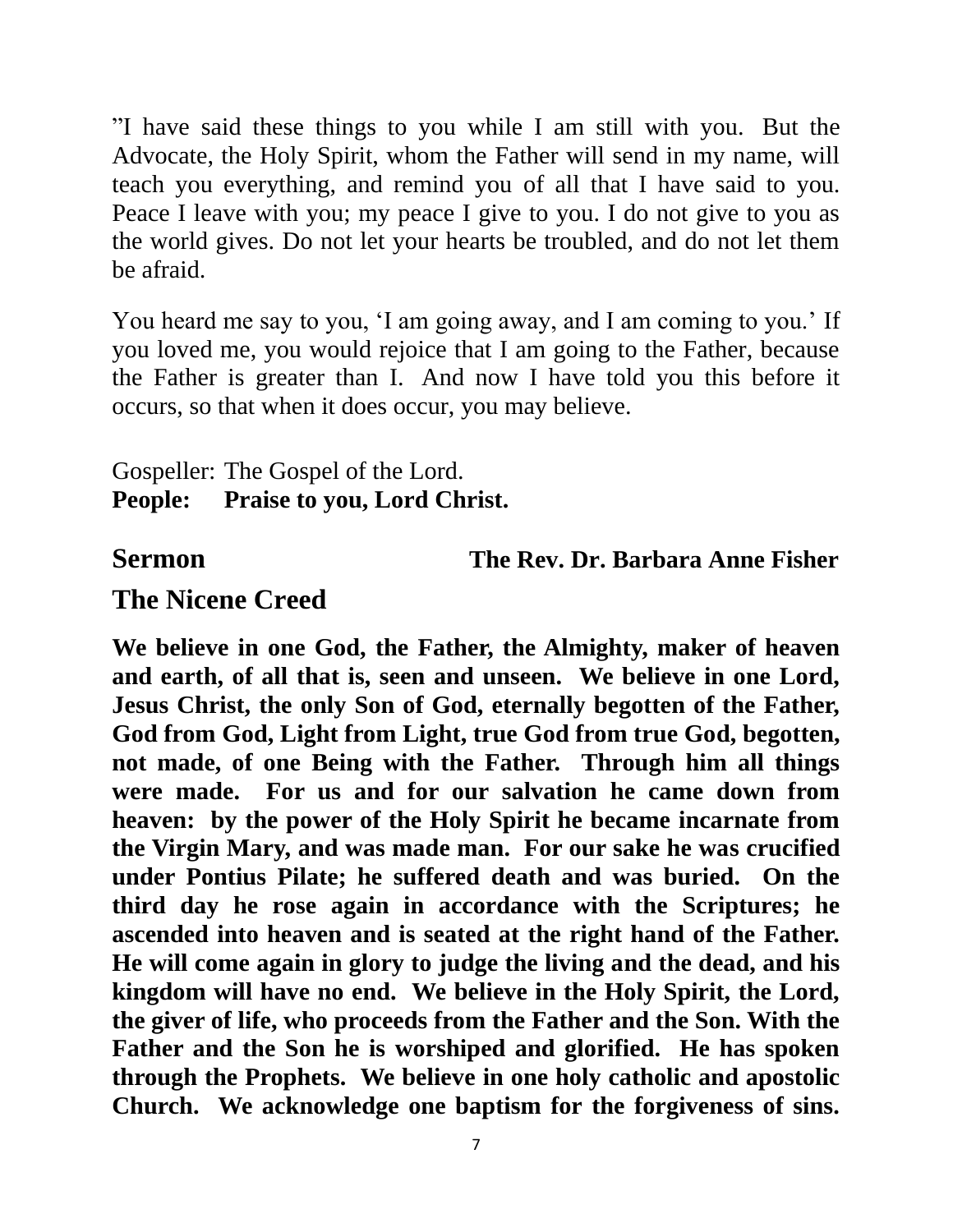**We look for the resurrection of the dead, and the life of the world to come. Amen.**

### **Prayers of the People Form III**

We pray for Michael, our Presiding Bishop; Jennifer, our Bishop; Barbara Anne+, our priest; Fr. Brown, priest-in-residence; and all the clergy in the Diocese of Indianapolis.

In the Anglican Cycle of Prayer, we pray for the Church of the Province of South Asia.

We pray this month for the Executive Council and for the work of the Standing Committee. We also pray for Trinity, Indianapolis and the Rev. Julia Whitworth, The Rev. Dr. Ben Anthony, The Rev. Megan Miller and The Rev. Adam Pierce.

We pray for our companion diocese of Brasilia (Brazil) and their Bishop, Mauricio.

We pray for the Diocese of Haiti and their Bishop, Jean, and for St. Andre's Parish and School in Mithon.

We pray for all bishops, priests, and deacons; **That they may be faithful ministers of your Word and Sacraments.**

Father, we pray for your holy Catholic Church; **That we all may be one.**

Grant that every member of the Church may truly and humbly serve you;

### **That your Name may be glorified by all people.**

We pray for all who govern and hold authority in the nations of the world;

### **That there may be justice and peace on the earth.**

Give us grace to do your will in all that we undertake; **That our works may find favor in your sight.**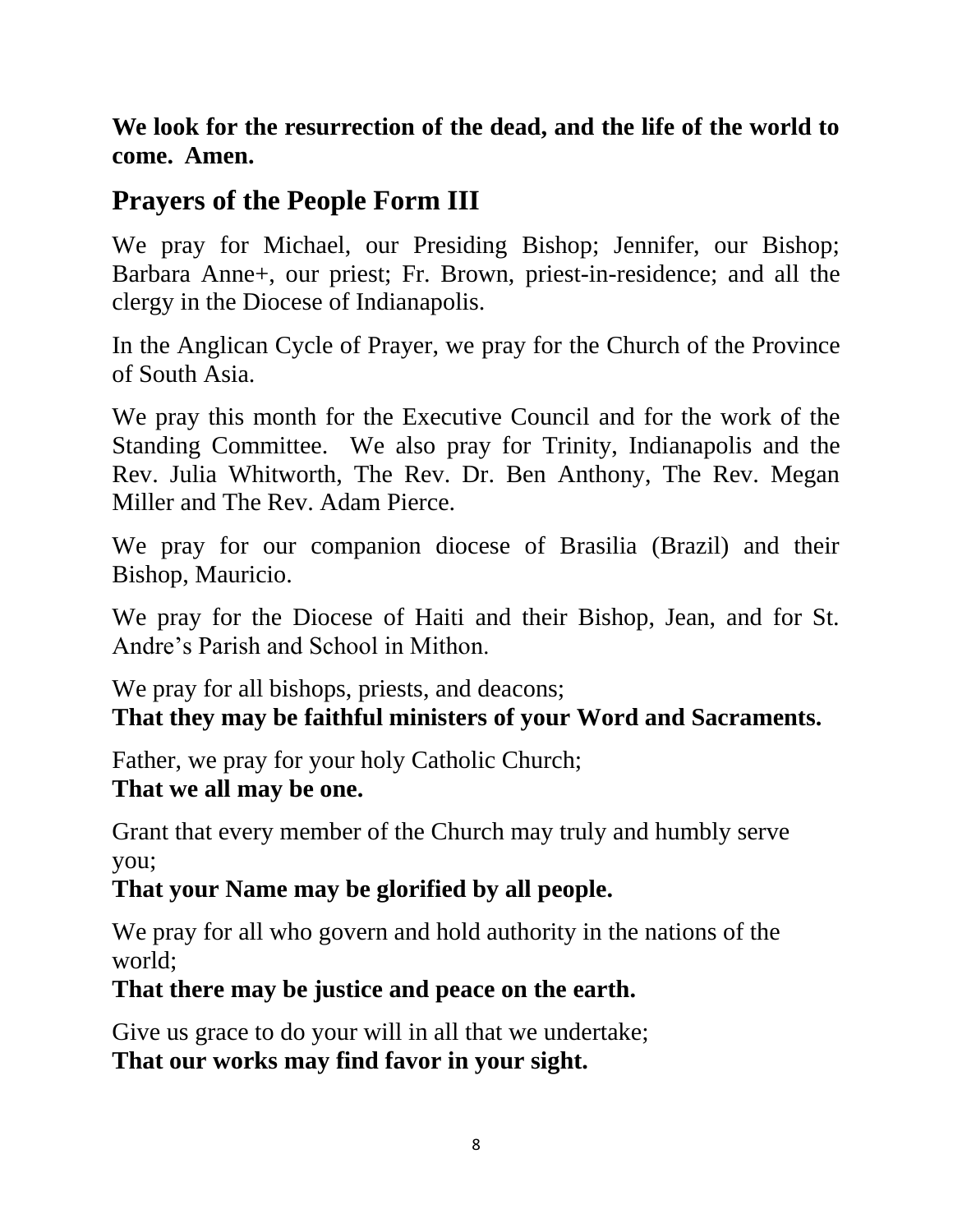We thank you for those celebrating birthdays or anniversaries this week especially Kelley McDermott, Jonathan Hampton, Alexis Mujete and Alyssa Mujete who celebrate their birthdays this week and Barbara Anne+ and Sandy who celebrate their anniversary on the 25th. We invite Kelley, Jonathan, Alexis, Alyssa, Barbara Anne+, Sandy and anyone else with a birthday or anniversary to come forward for a blessing.

We give thanks for the altar flowers given today by Jane Moss

Have compassion on those who suffer from any grief or trouble. Especially Nancy, Chuck, Suzi, and Katrina.

### **That they may be delivered from their distress, and surrounded by your peace.**

In our prayers this day, O Beloved God, in light of the recent tragedies, that challenge our faith and confront our understanding of your creation, come swiftly to comfort, strengthen and guide us.

#### **Come, Eternal God, to your people**

Let us also continue to offer prayers for the people of Ukraine, those in Ukraine and those seeking refuge in other places. Bring our prayers into unity for peace, give them protection, and show them your mercy, O God, during this difficult time of uncertainty and loss. Move mightily to cease the violence.

Give to the departed eternal rest especially Phyllis Fields. **Let light perpetual shine upon them.**

We praise you for your saints who have entered into joy. **May we also come to share in your heavenly kingdom.**

Let us pray for our own needs and those of others. **The People may add their own petitions.**

#### **Silence**

### **Concluding collect**

Hasten, O God, the coming of your kingdom; and grant that we your servants, who now live by faith, may with joy behold your Son at his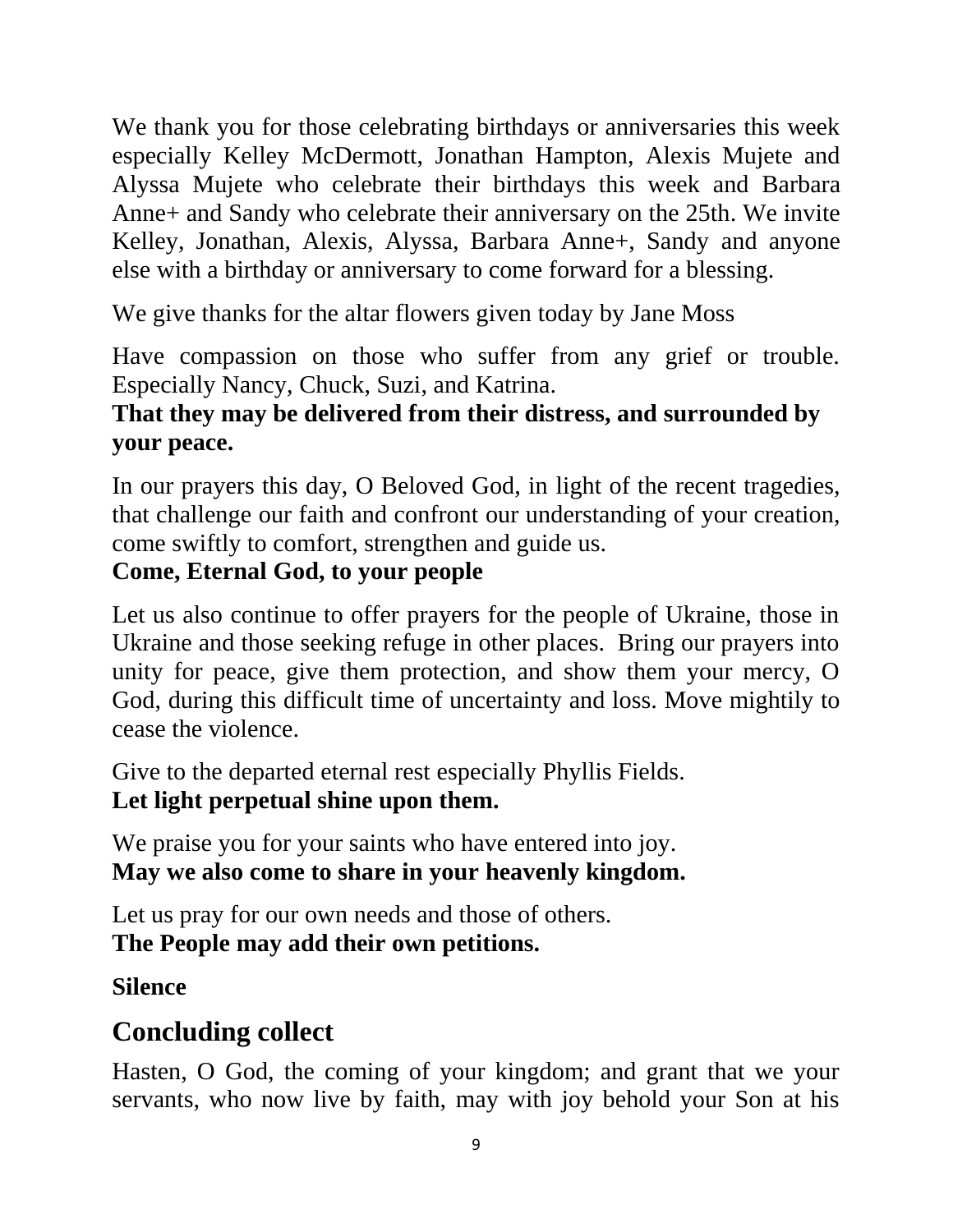coming in glorious majesty; even Jesus Christ, our only Mediator and Advocate. **Amen.**

#### **Confession of Sin**

Presider: Let us confess our sins against God and our neighbor.

**Most merciful God, we confess that we have sinned against you in thought, word, and deed, by what we have done, and by what we have left undone. We have not loved you with our whole heart; we have not loved our neighbors as ourselves. We are truly sorry and we humbly repent. For the sake of your Son Jesus Christ, have mercy on us and forgive us; that we may delight in your will, and walk in your ways, to the glory of your Name. Amen.**

### **Absolution**

Presider: Almighty God have mercy you, forgive you all your sins through our Lord Jesus Christ, strengthen you in all goodness, and by the power of the Holy Spirit keep you in eternal life. **Amen.**

### **The Peace**

Presider: The Peace of the Lord be with you always. **People: And also with you.**

**Announcements –** Recognition of our Graduates, Father Brown and Petra Mujete.

### **Offertory**

## The Great Thanksgiving

### **Eucharistic Prayer B**

| Presider      | The Lord be with you.     |
|---------------|---------------------------|
| <b>People</b> | And also with you.        |
| Presider      | Lift up your hearts.      |
| <b>People</b> | We lift them to the Lord. |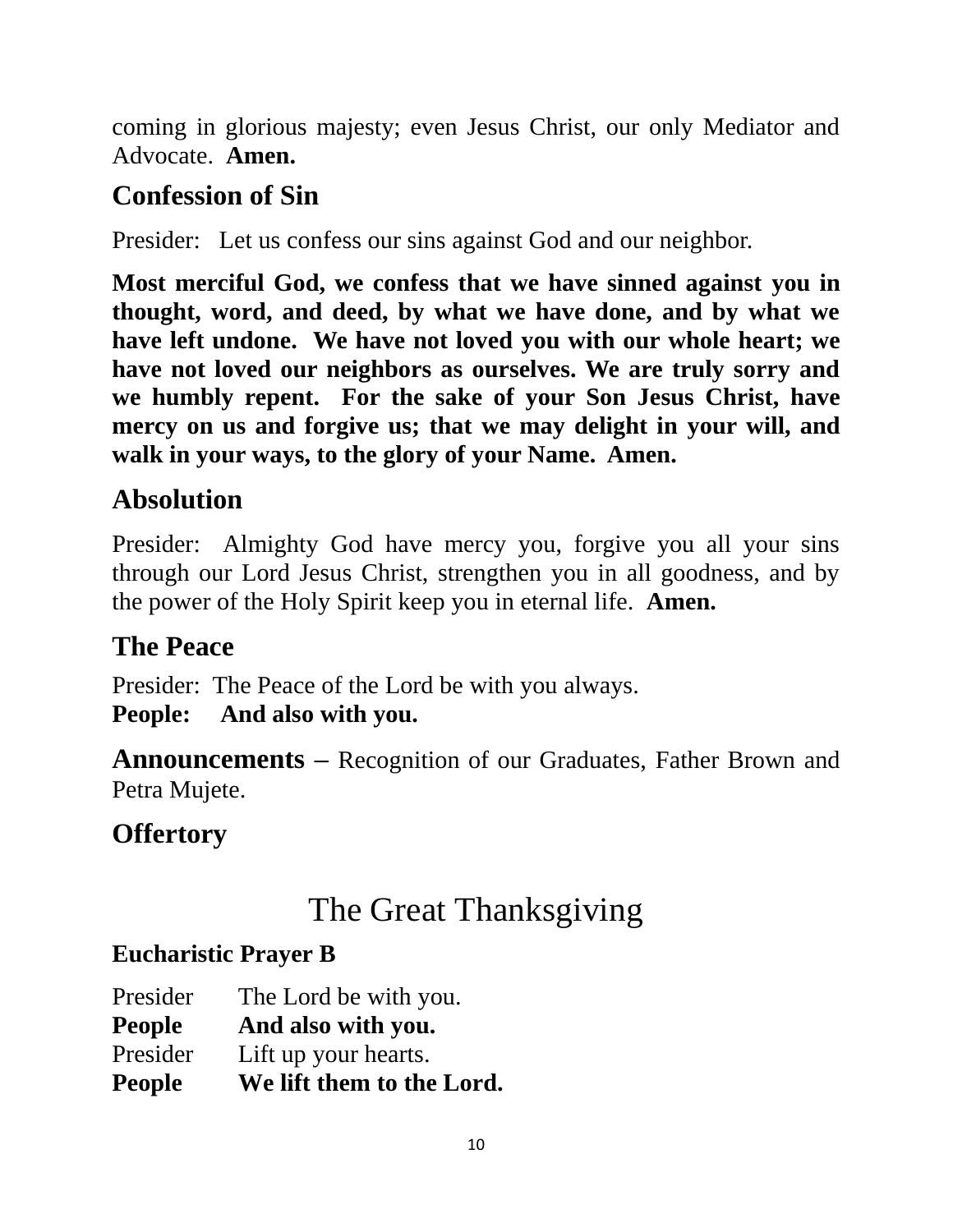#### Presider Let us give thanks to the Lord our God. **People It is right to give him thanks and praise.**

It is right, and a good and joyful thing, always and everywhere to give thanks to you, Father Almighty, Creator of heaven and earth.

But chiefly are we bound to praise you for the glorious resurrection of your Son Jesus Christ; for he is the true Paschal Lamb, who was sacrificed for us, and has taken away the sin of the world. By his death he has destroyed death, and by his rising to life again he has won for us everlasting life.

Therefore we praise you, joining our voices with Angels and Archangels and with all the company of heaven, who for ever sing this hymn to proclaim the glory of your Name:

**Sanctus** Hymnal #S-129



Section: The Holy Eucharist Title: The Holy Eucharist II, Holy, holy, holy Lord: *Sanctus* Music: Robert Powell (b. 1932) Used with Permission: The Hymnal 1982; Copyright 1985 by The Church Pension Fund.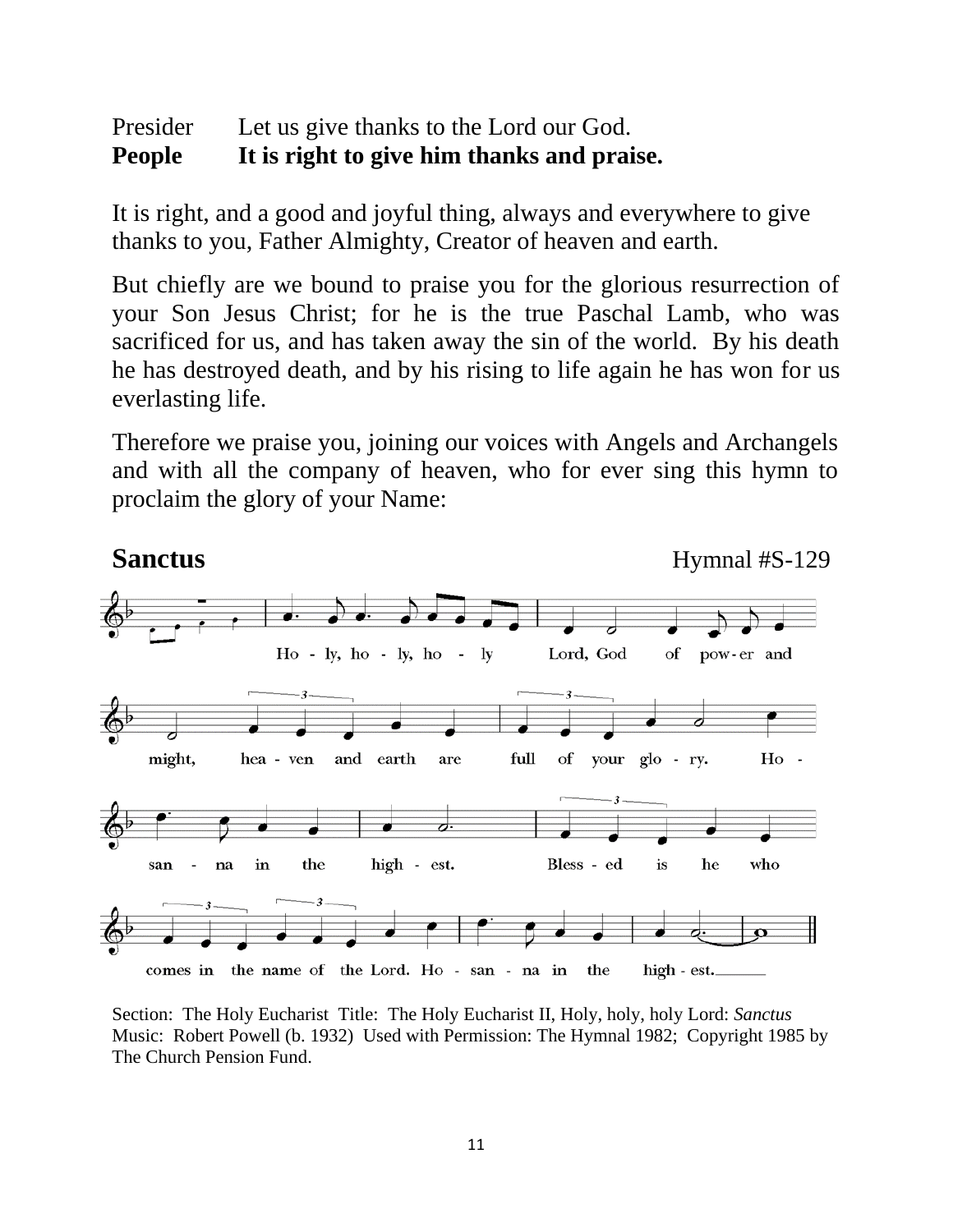We give thanks to you, O God, for the goodness and love which you have made known to us in creation; in the calling of Israel to be your people; in your Word spoken through the prophets; and above all in the Word made flesh, Jesus, your Son. For in these last days you sent him to be incarnate from the Virgin Mary, to be the Savior and Redeemer of the world.

In him, you have delivered us from evil, and made us worthy to stand before you. In him, you have brought us out of error into truth, out of sin into righteousness, out of death into life.

On the night before he died for us, our Lord Jesus Christ took bread; and when he had given thanks to you, he broke it, and gave it to his disciples, and said, "Take, eat: This is my Body, which is given for you. Do this for the remembrance of me."

After supper he took the cup of wine; and when he had given thanks, he gave it to them, and said, "Drink this, all of you: This is my Blood of the new Covenant, which is shed for you and for many for the forgiveness of sins. Whenever you drink it, do this for the remembrance of me."

Therefore, according to his command, O Father,

Presider and People

#### **We remember his death, We proclaim his resurrection, We await his coming in glory;**

And we offer our sacrifice of praise and thanksgiving to you, O Lord of all; presenting to you, from your creation, this bread and this wine.

We pray you, gracious God, to send your Holy Spirit upon these gifts that they may be the Sacrament of the Body of Christ and his Blood of the new Covenant. Unite us to your Son in his sacrifice, that we may be acceptable through him, being sanctified by the Holy Spirit. In the fullness of time, put all things in subjection under your Christ, and bring us to that heavenly country where, with St. Paul and all your saints, we may enter the everlasting heritage of your sons and daughters; through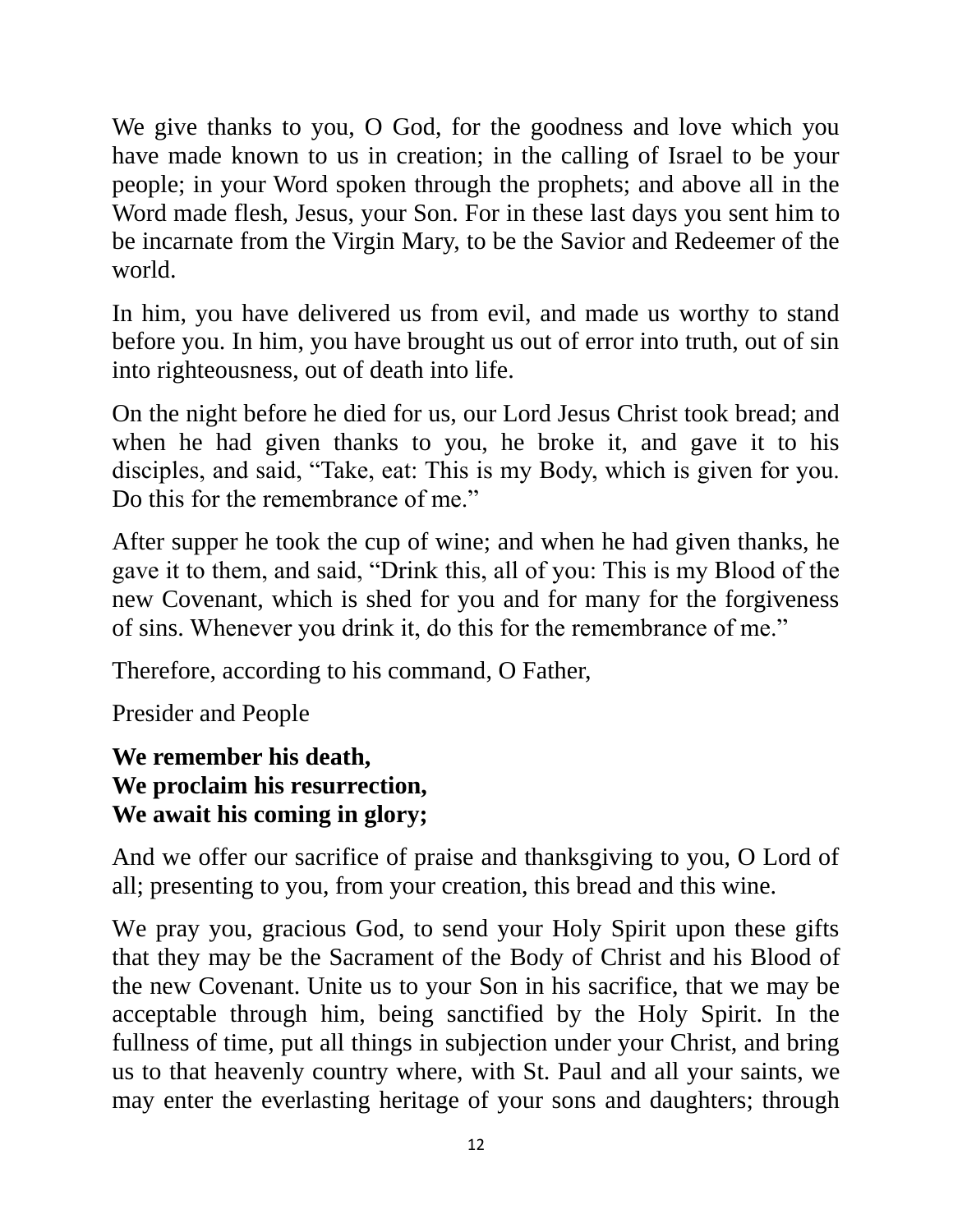Jesus Christ our Lord, the firstborn of all creation, the head of the Church, and the author of our salvation.

By him, and with him, and in him, in the unity of the Holy Spirit all honor and glory is yours, Almighty Father, now and for ever. **Amen.**

### **The Lord's Prayer**

Presider: And now, as our Savior Christ has taught us, we are bold to say,

**Our father, who art in heaven, hallowed be thy name, thy kingdom come, thy will be done, on earth as it is in heaven. Give us this day our daily bread. And forgive us our trespasses, as we forgive those who trespass against us. And lead us not into temptation, but deliver us from evil. For thine is the kingdom, and the power, and the glory, for ever and ever. Amen.**

### **The Breaking of the Bread**

Presider: Alleluia, Christ our Passover is sacrificed for us;

```
People: Therefore, let us keep the feast. Alleluia.
```
Presider: The Gifts of God, for the people of God. Take them in remembrance that Christ died for you, and feed on him in your hearts by faith, with thanksgiving.

### **Receiving of Communion**

### **Communion Hymn** I Am The Bread OF Life Hymnal #335

Section: Holy Eucharist Words: Suzanne Toolan (b. 1927), adapt. of John 6 Music: *I Am the Bread of Life*, Suzanne Toolan (b. 1927); arr. Betty Pulkingham (b. 1928) Copyright: Words: Copyright © 1971 G.I.A. Publications, Inc. Music: © 1970, 1975, Celebration, P.O. Box 409 Aliquippa, PA 15001, USA. All Rights Reserved. Used by permission. Meter: Irr. with Refrain

### **Post Communion Prayer**

**Almighty and everliving God, we thank you for feeding us with the spiritual food of the most precious Body and Blood of your Son our Savior Jesus Christ; and for assuring us in these holy mysteries that**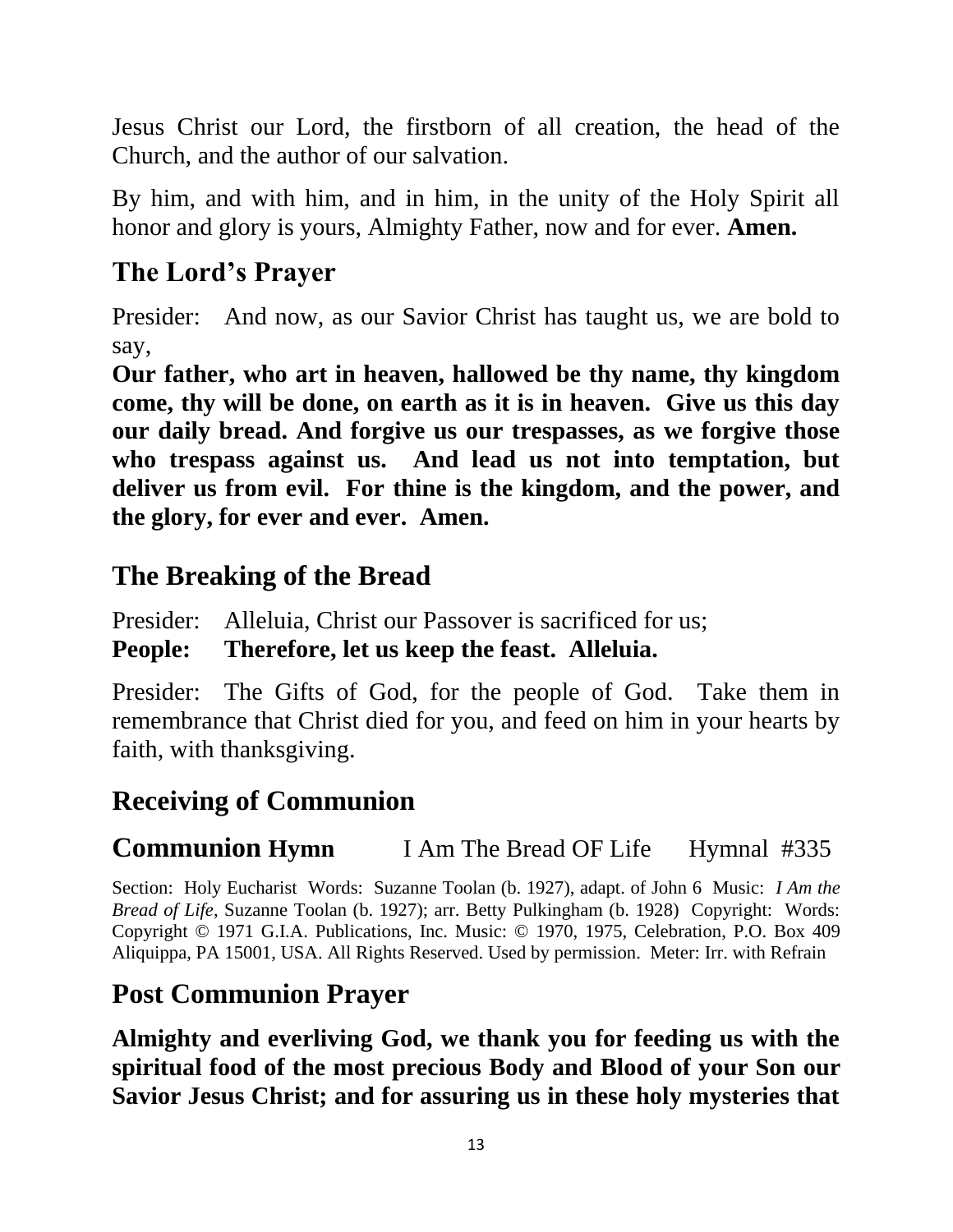**we are living members of the Body of your Son, and heirs of your eternal kingdom. And now, Father, send us out to do the work you have given us to do, to love and serve you as faithful witnesses of Christ our Lord. To him, to you, and to the Holy Spirit, be honor and glory, now and for ever. Amen.**

### **Blessing**

Remember daily that where you are standing is holy ground. Open your eyes and see the living saints surrounding you and may the Holy Presence of the Creator, Redeemer and Sustainer be with you and bless you now and forever. **Amen.** 

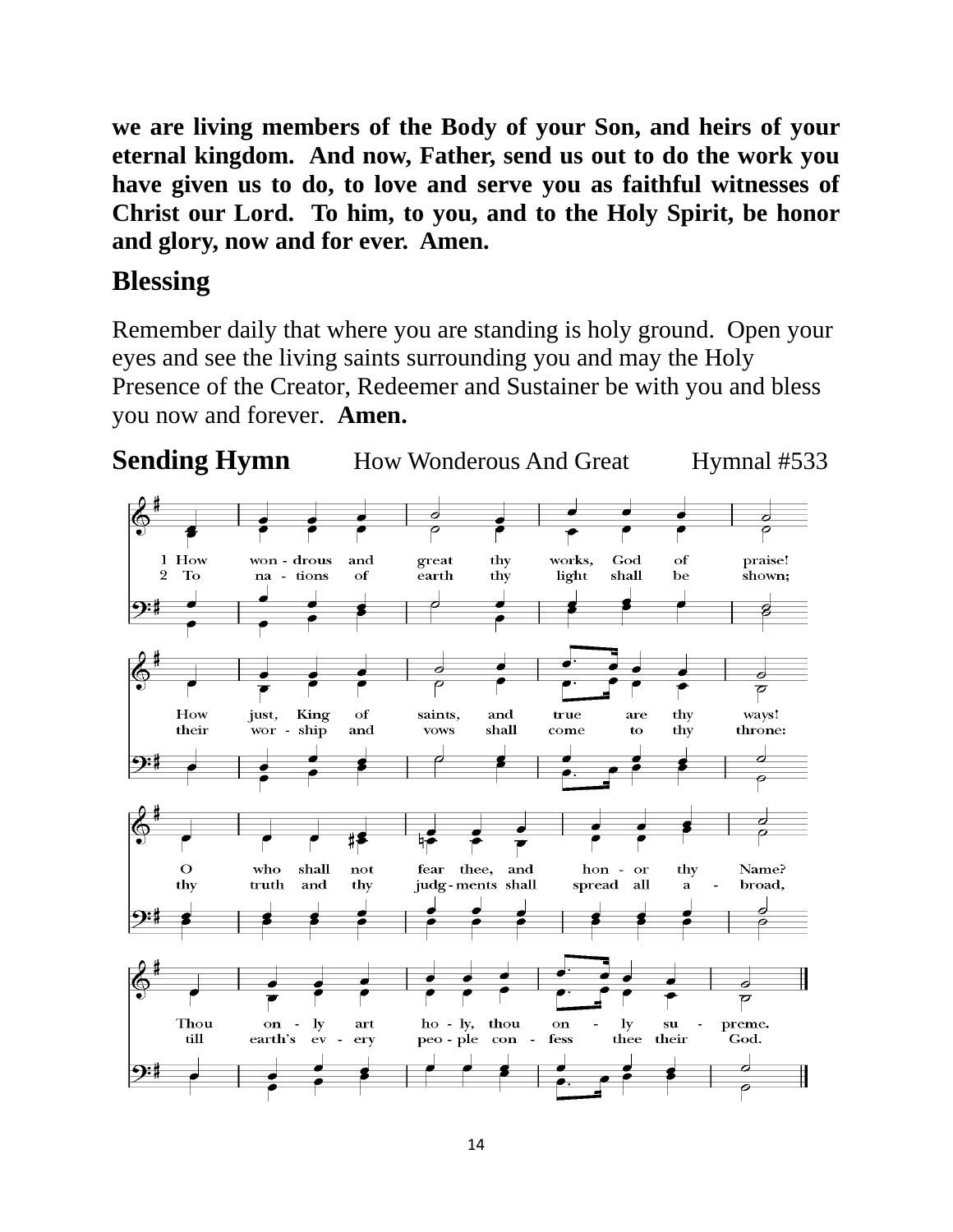Henry Ustick Onderdonk (1759-1858). Alt:para The Song of the Redeemed. Lyons, att. Johann Michael Haydn (1737-1806) Used with permission: The Hymnal 1982; Copyright 1985 by the Church Pension Fund.

### **Dismissal**

Presider: Go in peace to love and serve the Lord. Alleluia, Alleluia. **People: Thanks be to God. Alleluia, Alleluia.**

### **Postlude**

#### **Service Ministers for May 22nd:**

| Preacher/Presider:                      | The Rev. Dr. Barbara Anne Fisher    |
|-----------------------------------------|-------------------------------------|
| Altar Guild:                            | Carolyn MacDowell                   |
| Crucifer:                               | Carolyn MacDowell                   |
| Acolyte:                                | Nolan McBride                       |
| Eucharistic Minister: Carolyn MacDowell |                                     |
| Lector:                                 | Jennifer Swafford                   |
| Lector:                                 | Nolan McBride                       |
| Greeters:                               | Heather Proctor & Jennifer Swafford |
| Coffee Hour:                            | Nancy & Jeff Gerwig                 |

### **Service Ministers for May 29th:**

| Preacher/Presider:                     | The Rev. Dr. Barbara Anne Fisher |
|----------------------------------------|----------------------------------|
| Altar Guild:                           | <b>Jane Moss</b>                 |
| Crucifer:                              | <b>Kelley McDermott</b>          |
| Acolyte:                               | Dwight Cass                      |
| Eucharistic Minister: Kelley McDermott |                                  |
| Lector:                                | <b>Kelley McDermott</b>          |
| Lector:                                | George Eastman                   |
| Greeters:                              | George & Barbara Eastman         |
| Coffee Hour:                           | Dana & Jean Weigle               |
|                                        |                                  |